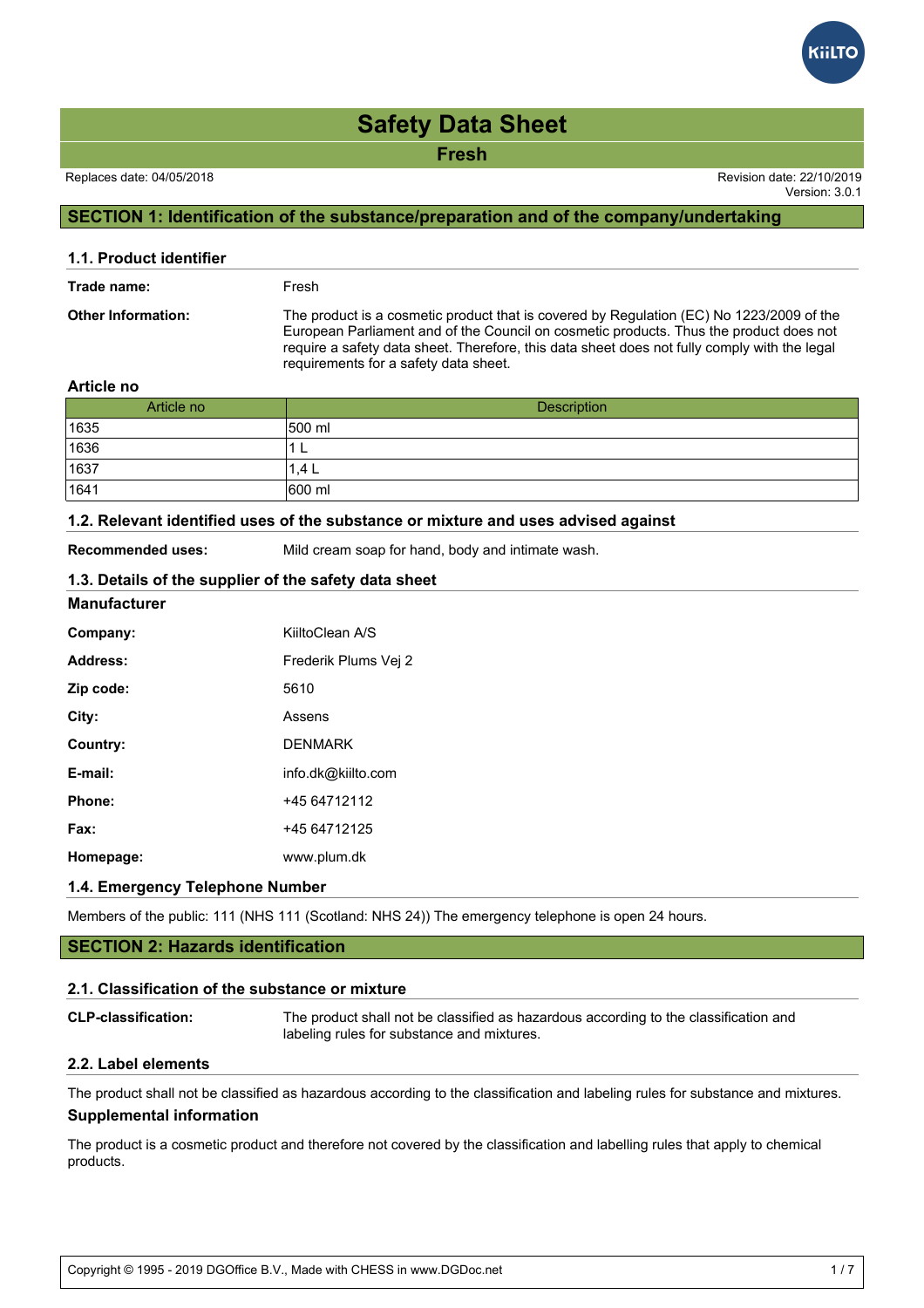**Fresh**

Replaces date: 04/05/2018 Revision date: 22/10/2019

Version: 3.0.1

**iiLTC** 

## **2.3. Other hazards**

The product does not contain any PBT or vPvB substances.

# **SECTION 3: Composition/information on ingredients**

### **3.2. Mixtures**

| Substance                                                      | <b>CAS No</b> | EC No | <b>REACH Reg. No.</b> | Concentration | <b>Notes</b> | CLP-<br>classification |
|----------------------------------------------------------------|---------------|-------|-----------------------|---------------|--------------|------------------------|
| AQUA                                                           | 7732-18-5     |       |                       | 50 - 80%      |              |                        |
| Sodium<br><b>LAURETH</b><br><b>SULFATE</b>                     | 9004-82-4     |       |                       | $5 - 10%$     |              |                        |
| <b>DISODIUM</b><br><b>LAURETH</b><br><b>SULFOSUCCINA</b><br>TE | 39354-45-5    |       |                       | $1 - 5%$      |              |                        |
| <b>SODIUM</b><br><b>CHLORIDE</b>                               | 7647-14-5     |       |                       | $1 - 5%$      |              |                        |
| COCAMIDE DEA 68603-42-9                                        |               |       |                       | $1 - 5%$      |              |                        |
| <b>GLYCERIN</b>                                                | 56-81-5       |       |                       | $~1\%$        |              |                        |
| <b>IMALIC ACID</b>                                             | 617-48-1      |       |                       | $< 1\%$       |              |                        |
| <b>SODIUM</b><br><b>BENZOATE</b>                               | 532-32-1      |       |                       | $< 1\%$       |              |                        |
| GLYCOL<br><b>DISTEARATE</b>                                    | 627-83-8      |       |                       | $< 0.5\%$     |              |                        |
| <b>SODIUM</b><br><b>HYDROXIDE</b>                              | 1310-73-2     |       |                       | $< 0.5\%$     |              |                        |
| STEARETH-4                                                     | 59970-10-4    |       |                       | < 0.5%        |              |                        |
| PARFUM                                                         |               |       |                       |               |              |                        |

Please see section 16 for the full text of H-phrases.

# **SECTION 4: First aid measures**

## **4.1. Description of first aid measures**

| Inhalation:          | Seek medical advice in case of persistent discomfort.                                                                                                                                                                                                                                                                                                                                                                                                                                                                                                                                                                                                                                                  |
|----------------------|--------------------------------------------------------------------------------------------------------------------------------------------------------------------------------------------------------------------------------------------------------------------------------------------------------------------------------------------------------------------------------------------------------------------------------------------------------------------------------------------------------------------------------------------------------------------------------------------------------------------------------------------------------------------------------------------------------|
| Ingestion:           | Wash out mouth thoroughly and drink 1-2 glasses of water in small sips. Seek medical<br>advice in case of persistent discomfort.                                                                                                                                                                                                                                                                                                                                                                                                                                                                                                                                                                       |
| <b>Skin contact:</b> | Wash the skin with water.                                                                                                                                                                                                                                                                                                                                                                                                                                                                                                                                                                                                                                                                              |
| Eye contact:         | Flush with water (preferably using eye wash equipment) until irritation subsides. Seek<br>medical advice if symptoms persist.                                                                                                                                                                                                                                                                                                                                                                                                                                                                                                                                                                          |
| General:             | In case of doubt or if symptoms persist, seek medical advice. The product has been safety<br>evaluated in accordance with Regulation (EC) No 1223/2009 on cosmetic products, Article<br>10. If, despite the implemented safety evaluations, problems or discomfort are still<br>experienced when using the product, please report it to KiiltoClean A/S, info.dk@kiilto.com<br>or phone +45 6471 2112, so that necessary remedial measures can be initiated and the<br>obligation to report serious adverse effects in accordance with Article 23 of the Regulation<br>are met. Serious adverse effects should always be reported to the competent authority of<br>the State where the issue occurred. |

## **4.2. Most important symptoms and effects, both acute and delayed**

Not relevant, as the product is a cosmetic product.

## **4.3. Indication of any immediate medical attention and special treatment needed**

Copyright © 1995 - 2019 DGOffice B.V., Made with CHESS in www.DGDoc.net 2 / 7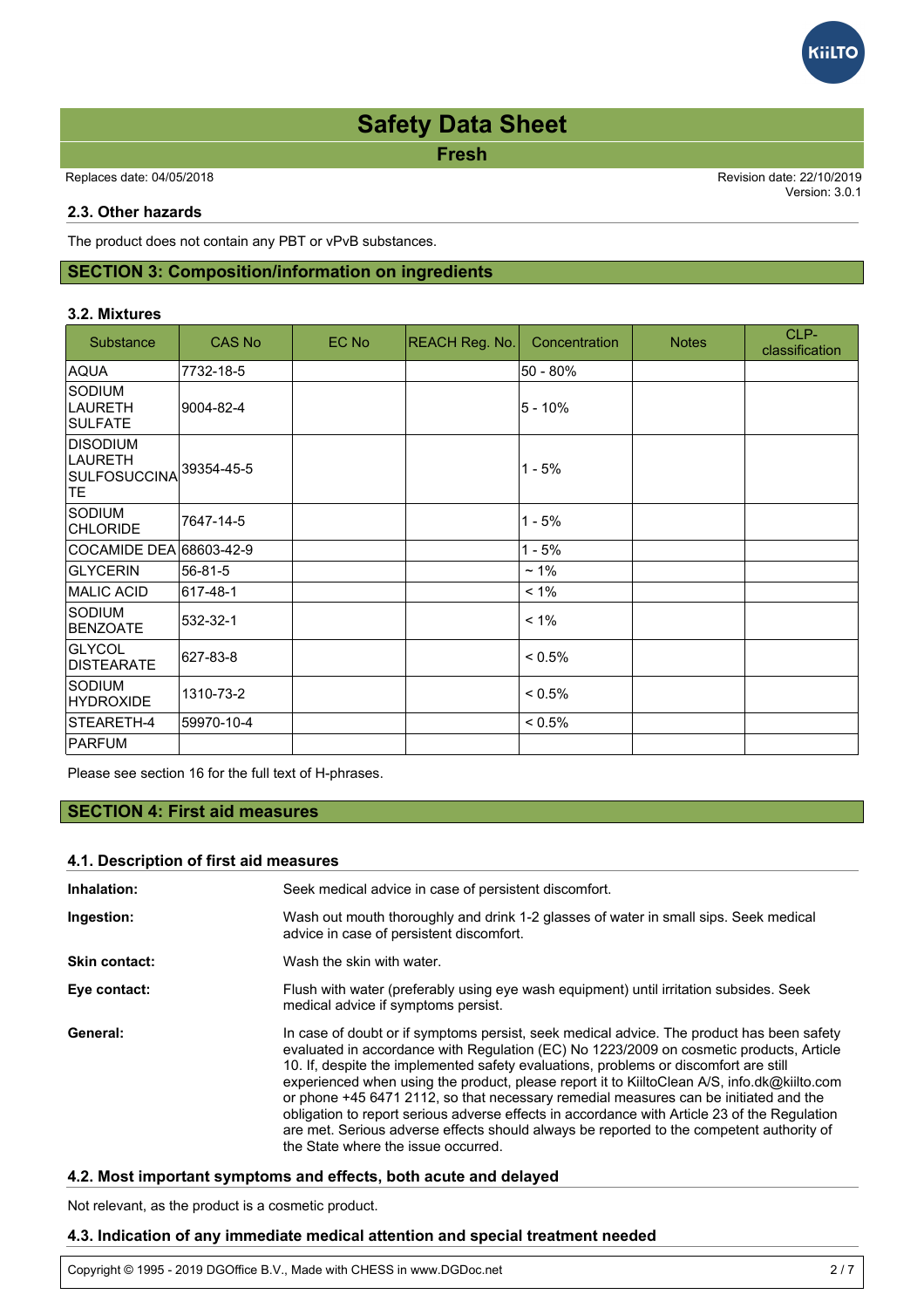**Fresh**

Replaces date: 04/05/2018 Revision date: 22/10/2019

No special immediate treatment required.

#### **SECTION 5: Fire-fighting measures**

#### **5.1. Extinguishing media**

**Suitable extinguishing media:** The product is not directly flammable. Choose extinguishing agents based on the surrounding fire.

**Unsuitable extinguishing media:** Do not use water stream, as it may spread the fire.

#### **5.2. Special hazards arising from the substance or mixture**

The product is not directly flammable. Avoid inhalation of vapour and fumes - seek fresh air.

#### **5.3. Advice for fire-fighters**

If there is a risk of exposure to vapour and flue gases, a self-contained breathing apparatus must be worn.

## **SECTION 6: Accidental release measures**

#### **6.1. Personal precautions, protective equipment and emergency procedures**

**For non-emergency personnel:** Keep unnecessary personnel away.

**For emergency responders:** In addition to the above: No special steps are necessary.

#### **6.2. Environmental precautions**

Do not discharge large quantities of concentrated spills and residue into drains.

#### **6.3. Methods and material for containment and cleaning up**

Contain and absorb spill with sand or other absorbent material and transfer to suitable waste containers. Rinse with water. Wipe up minor spills with a cloth.

### **6.4. Reference to other sections**

See section 8 for type of protective equipment. See section 13 for instructions on disposal.

# **SECTION 7: Handling and storage**

#### **7.1. Precautions for safe handling**

No special requirements.

#### **7.2. Conditions for safe storage, including any incompatibilities**

Storage temperature: 0-30 °C.

#### **7.3. Specific end use(s)**

None.

#### **SECTION 8: Exposure controls/personal protection**

#### **8.1. Control parameters**

**Occupational exposure limit:** Contains no substances subject to reporting requirements

Copyright © 1995 - 2019 DGOffice B.V., Made with CHESS in www.DGDoc.net 3 / 7



Version: 3.0.1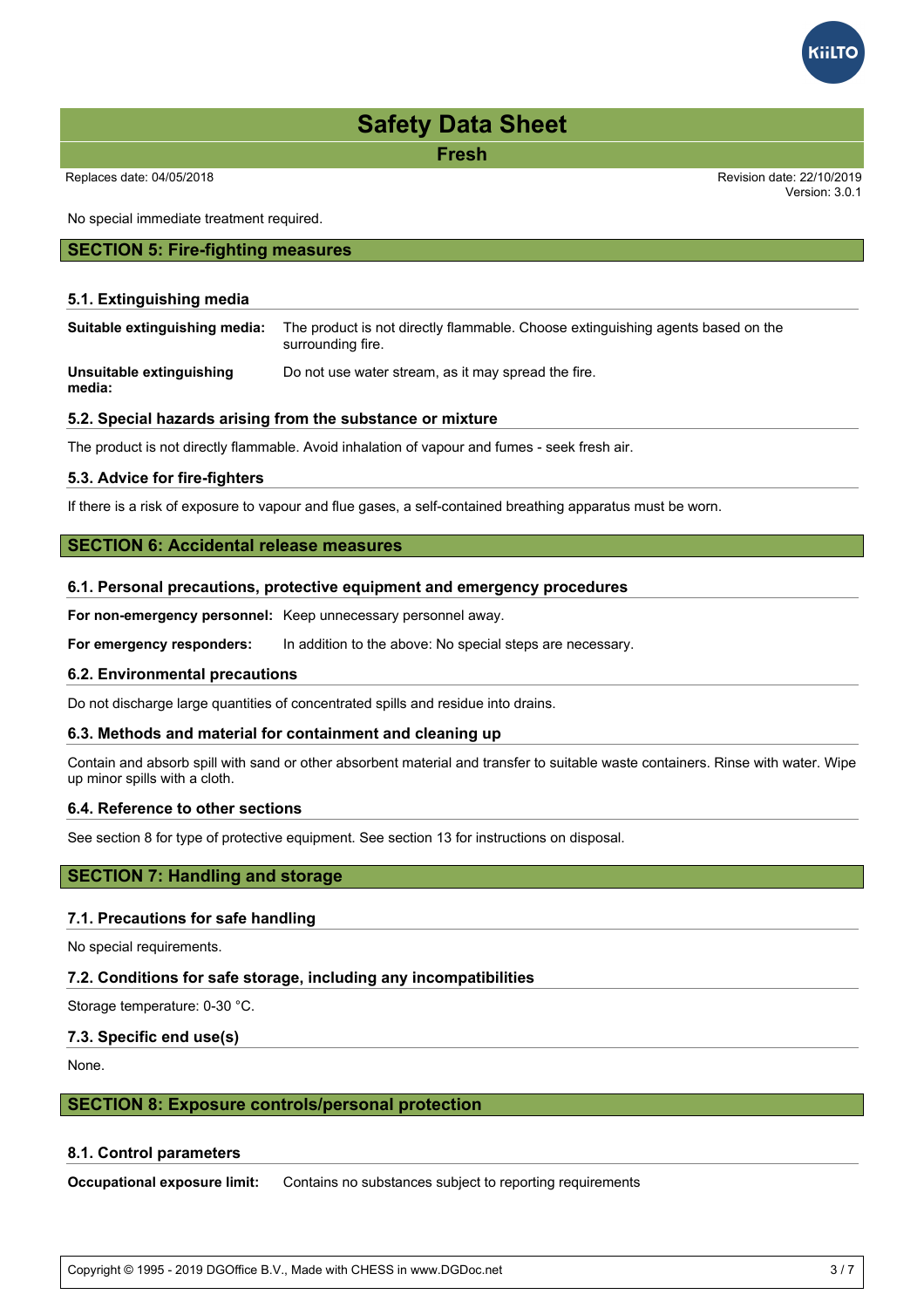**Fresh**

 Replaces date: 04/05/2018 Revision date: 22/10/2019 Version: 3.0.1

**GiltTC** 

**Other Information:** The product requires no special exposure control. **8.2. Exposure controls Appropriate engineering controls:** Wear the personal protective equipment specified below. **Personal protective equipment,** Not required. **eye/face protection: Personal protective equipment,** Not required. **skin protection: Personal protective equipment,** Not required. **hand protection: Personal protective equipment,** Not required. **respiratory protection: Environmental exposure controls:** Ensure compliance with local regulations for emissions.

# **SECTION 9: Physical and chemical properties**

## **9.1. Information on basic physical and chemical properties**

| Parameter                               | Value/unit                       |                |  |
|-----------------------------------------|----------------------------------|----------------|--|
| <b>State</b>                            | Viscous liquid.                  |                |  |
| Colour                                  | Grey White                       |                |  |
| Odour                                   | Perfumed odour                   |                |  |
| Solubility                              | Soluble in the following: Water. |                |  |
| Explosive properties                    | Non-explosive                    |                |  |
| Oxidising properties                    | N/A                              |                |  |
| Parameter                               | Value/unit                       | <b>Remarks</b> |  |
| pH (solution for use)                   | No data                          |                |  |
| pH (concentrate)                        | $4.8 - 5.8$                      |                |  |
| Melting point                           | No data                          |                |  |
| Freezing point                          | No data                          |                |  |
| Initial boiling point and boiling range | 100 °C                           |                |  |
| <b>Flash Point</b>                      | No data                          |                |  |
| Evaporation rate                        | No data                          |                |  |
| Flammability (solid, gas)               | No data                          |                |  |
| <b>Flammability limits</b>              | No data                          |                |  |
| <b>Explosion limits</b>                 | No data                          |                |  |
| Vapour pressure                         | No data                          |                |  |
| Vapour density                          | No data                          |                |  |
| Relative density                        | No data                          |                |  |
| Partition coefficient n-octonol/water   | No data                          |                |  |
| Auto-ignition temperature               | No data                          |                |  |
| Decomposition temperature               | No data                          |                |  |
| Viscosity                               | 2500 - 6500 cps                  |                |  |
| Odour threshold                         | No data                          |                |  |

# **9.2 Other information**

|                | v/unit                         | ™idi Nu |
|----------------|--------------------------------|---------|
| $-$<br>Density | - 1000<br>1100<br>, ka/mª<br>ີ |         |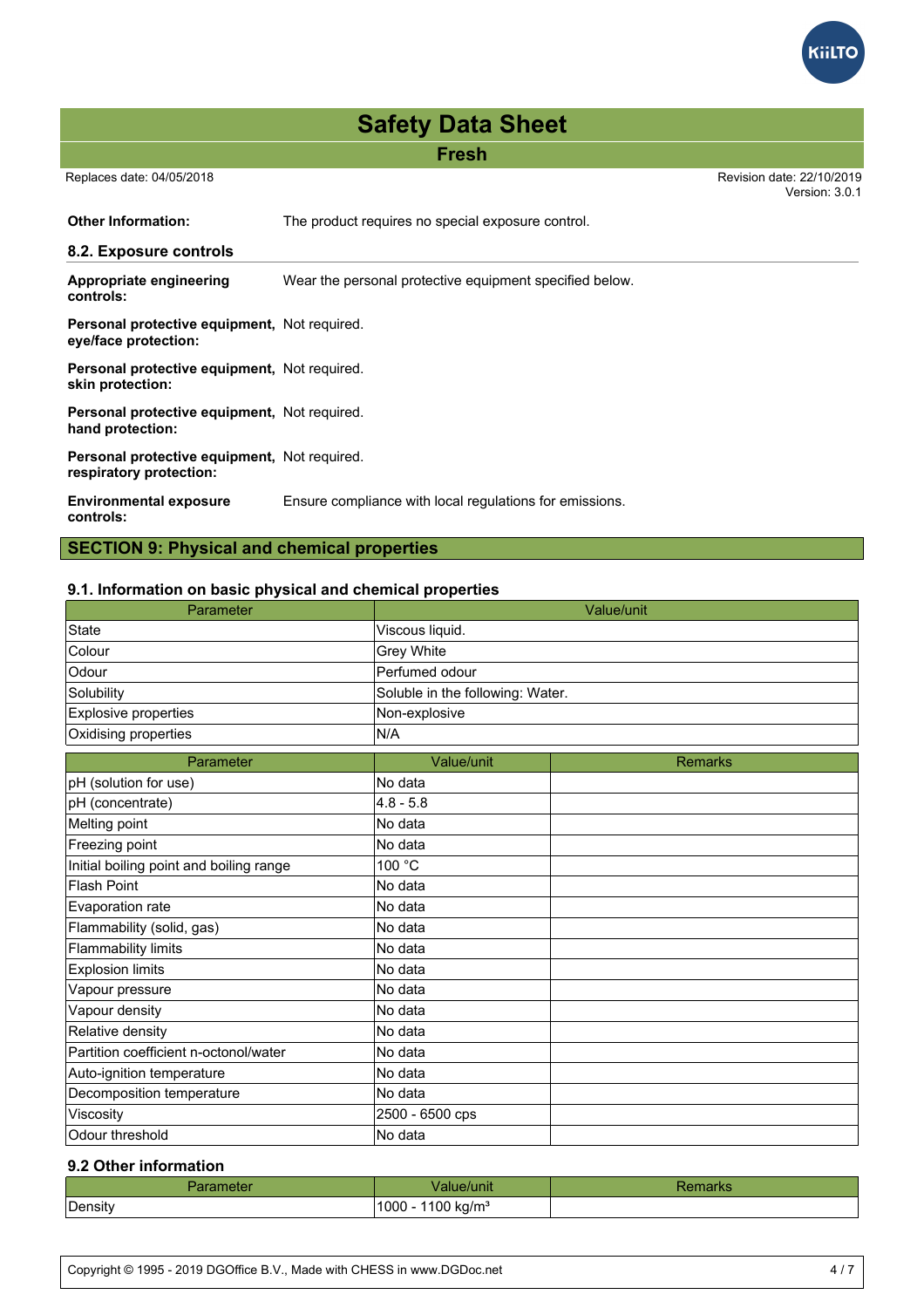

**Fresh**

Version: 3.0.1

## **SECTION 10: Stability and reactivity**

### **10.1. Reactivity**

Not reactive.

#### **10.2. Chemical stability**

The product is stable when used in accordance with the supplier's directions.

### **10.3. Possibility of hazardous reactions**

None known.

## **10.4. Conditions to avoid**

None known.

### **10.5. Incompatible materials**

None known.

## **10.6. Hazardous decomposition products**

None known.

## **SECTION 11: Toxicological information**

**11.1. Information on toxicological effects**

# **Acute toxicity - oral:** Ingestion may cause discomfort. The product does not have to be classified. **Acute toxicity - dermal:** The product does not have to be classified. **Acute toxicity - inhalation:** The product does not have to be classified. **Skin corrosion/irritation:** The product does not have to be classified. **Serious eye damage/eye irritation:** Temporary irritation. The product does not have to be classified. **Respiratory sensitisation or skin sensitisation:** The product does not have to be classified. **Germ cell mutagenicity:** The product does not have to be classified. **Carcinogenic properties:** The product does not have to be classified. **Reproductive toxicity:** The product does not have to be classified. **Single STOT exposure:** The product does not have to be classified. **Repeated STOT exposure:** The product does not have to be classified. **Aspiration hazard:** The product does not have to be classified. **Other toxicological effects:** The product has been safety evaluated in accordance with Regulation (EC) No 1223/2009 on cosmetic products, Article 10.

# **SECTION 12: Ecological information**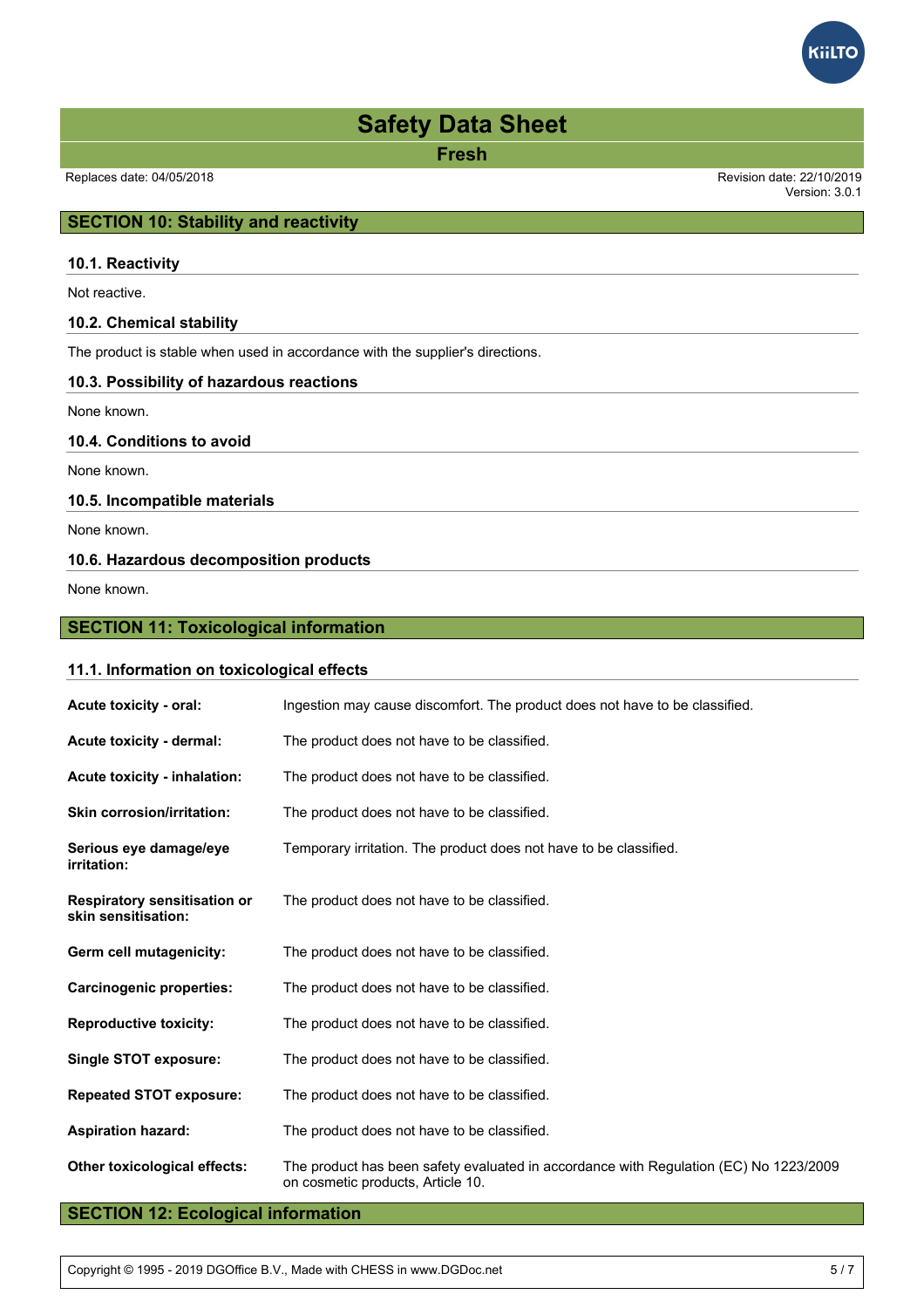

Version: 3.0.1

Replaces date: 04/05/2018 Revision date: 22/10/2019

#### **12.1. Toxicity**

The product does not have to be classified.

## **12.2. Persistence and degradability**

Expected to be biodegradable.

### **12.3. Bioaccumulative potential**

No bioaccumulation expected.

### **12.4. Mobility in soil**

Test data are not available.

### **12.5. Results of PBT and vPvB assessment**

The product does not contain any PBT or vPvB substances.

### **12.6. Other adverse effects**

None known.

### **Other Information**

The product carries the Nordic Eco-label. See the criteria at http://www.ecolabel.dk/kriterier.

## **SECTION 13: Disposal considerations**

#### **13.1. Waste treatment methods**

Contact the local authorities.

Empty, cleansed packaging should be disposed of for recycling.

**Category of waste:** 07 06 99 wastes not otherwise specified

# **SECTION 14: Transport information**

**14.1. UN-No.:** Not applicable. **14.4. Packing group:** Not applicable. **14.2. UN proper shipping name: 14.3. Transport hazard class(es):**

Not applicable.

Not applicable. **14.5. Environmental hazards:**

Not applicable.

# **14.6. Special precautions for user**

None.

## **14.7. Transport in bulk according to Annex II of MARPOL and the IBC Code**

Not applicable.

## **SECTION 15: Regulatory information**

## **15.1. Safety, health and environmental regulations/legislation specific for the substance or mixture**

**Special Provisions:** This product is covered by Regulation (EC) No 1223/2009 of the European Parliament and of the Council on cosmetic products. The product is therefore not covered by Regulation (EC) No 1272/2008 of the European Parliament and Council of 16 December 2008 on classification, labelling and packaging of substances and mixtures in accordance with Article 1, Paragraph 5c. Moreover, the product contains none of the substances listed in Regulation 1907/2006 EC Article 31, Paragraph 1b) and c) or Paragraph 3 a), b) and c). As a result of this the product is not covered by Regulation (EC) No 1907/2006 of the European Parliament and Council of 18 December 2006 concerning the Registration,